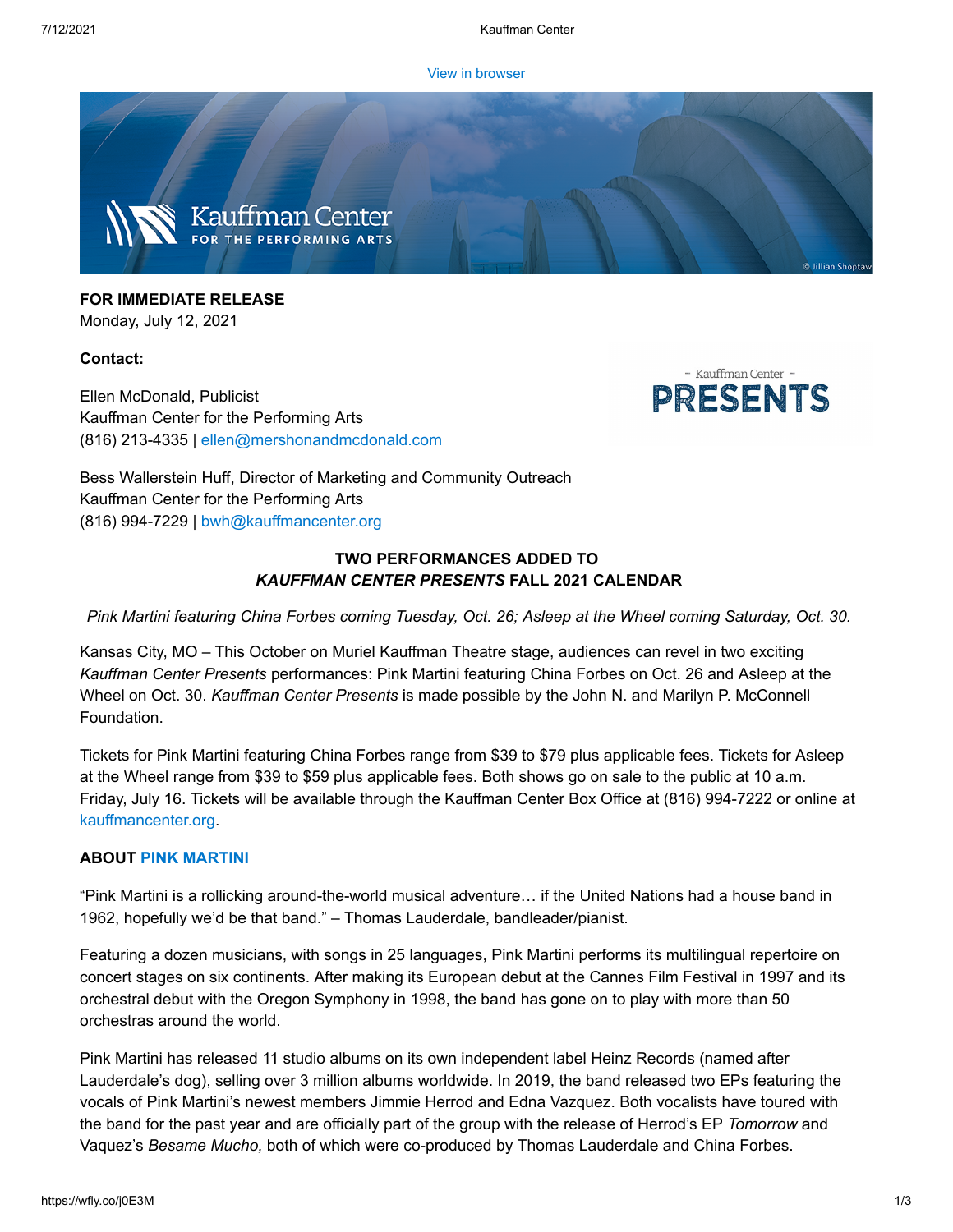# **ABOUT CHINA [FORBES](https://e.wordfly.com/click?sid=MTc4XzE0Mjc3XzEzMTExXzY2OTg&l=84acfec3-25e0-eb11-a826-0050569d9d1d&utm_source=wordfly&utm_medium=email&utm_campaign=Release%3APinkMartini%2CAsleepattheWheel&utm_content=version_A&sourceNumber=)**

With Pink Martini, China has appeared on *The Late Show with David Letterman*, *Late Night with Conan O'Brien*, *The Tonight Show with Jay Leno* and *Later with Jools Holland*. She has performed songs in over 20 languages and has sung duets with Rufus Wainwright, Michael Feinstein, Carol Channing and many other wonderful artists. She has performed in venues from Carnegie Hall to Red Rocks, the Hollywood Bowl to Paris's l'Olympia and Sydney Opera House. China also performs opera recitals annually with members of the Oregon Symphony in its free community outreach program "Classical Up Close." Her second solo album *78*, a collection of autobiographical folk-rock songs, came out on Heinz Records in 2008. China is currently at work on another solo album of original material, as well as preparing her first solo concert with symphony orchestra.

#### **ABOUT ASLEEP [AT THE WHEEL](https://e.wordfly.com/click?sid=MTc4XzE0Mjc3XzEzMTExXzY2OTg&l=85acfec3-25e0-eb11-a826-0050569d9d1d&utm_source=wordfly&utm_medium=email&utm_campaign=Release%3APinkMartini%2CAsleepattheWheel&utm_content=version_A&sourceNumber=)**

Founded in 1970 by Ray Benson, Asleep at the Wheel has been part of the American roots music landscape for more than 50 years. Although the band got its start on a farm in Paw Paw, West Virginia, Asleep at the Wheel became a cornerstone of the Austin, Texas, scene upon its arrival in 1973. Inspired by Western swing and honky-tonk country, the band has accrued 10 Grammy Awards. In the fall, a career retrospective recorded with the current lineup, and a few special guests, will carry the band back onto the road, where they've remained a staple for five decades.

Fifty years in, Asleep at the Wheel represent an important aspect of American roots music, even though some of its members and audiences represent a new generation. That far-reaching appeal remains a testament to Benson's initial vision.

"How do you keep this music going?" Benson asks. "Well, you've got to have some young people. If young people aren't doing this, then we're just a museum – and I don't want to be a museum."

## *KAUFFMAN CENTER PRESENTS* **SERIES SCHEDULE\***

The *Kauffman Center Presents* series features extraordinary and diverse artists from a variety of musical genres and performance styles. Access to approved media photos for 2021-2022 *Kauffman Center Presents* artists [can be found here. Upcoming events include:](https://e.wordfly.com/click?sid=MTc4XzE0Mjc3XzEzMTExXzY2OTg&l=86acfec3-25e0-eb11-a826-0050569d9d1d&utm_source=wordfly&utm_medium=email&utm_campaign=Release%3APinkMartini%2CAsleepattheWheel&utm_content=version_A&sourceNumber=)

#### **2021-2022** *Kauffman Center Presents* **events:**

- $\bullet$  Sunday, August 29, 2021 Martina McBride 7 p.m., Muriel Kauffman Theatre
- Tuesday, October 26, 2021 Pink Martini featuring China Forbes 7:30 p.m., Muriel Kauffman Theatre
- Wednesday, October 27, 2021 Black Violin: Impossible Tour 7:30 p.m., Muriel Kauffman Theatre
- Saturday, October 30, 2021 Asleep at the Wheel 7:30 p.m., Muriel Kauffman Theatre
- $\bullet$  Sunday, October 31, 2021 Champions of Magic 4 p.m., Muriel Kauffman Theatre
- Wednesday, Feb. 9, 2022 The Beach Boys 7:30 p.m., Muriel Kauffman Theatre
- Sunday, April 10, 2022 Frankie Valli & The Four Seasons 8 p.m., Muriel Kauffman Theatre

*Look for more Kauffman Center Presents announcements coming soon.*

\*Additional performances will be announced throughout the 2021-2022 season. Updates are available at [www.kauffmancenter.org/kauffman-center-presents/.](https://e.wordfly.com/click?sid=MTc4XzE0Mjc3XzEzMTExXzY2OTg&l=87acfec3-25e0-eb11-a826-0050569d9d1d&utm_source=wordfly&utm_medium=email&utm_campaign=Release%3APinkMartini%2CAsleepattheWheel&utm_content=version_A&sourceNumber=)

#### **ABOUT THE KAUFFMAN CENTER FOR THE PERFORMING ARTS**

The Kauffman Center for the Performing Arts – a major not-for-profit center for music, opera, theater and dance designed by Moshe Safdie – opened in 2011. Serving as a cultural cornerstone for Kansas City and the region, the Kauffman Center delivers extraordinary and diverse performing arts experiences. Honored as one of the World's 15 Most Beautiful Concert Halls, the Kauffman Center attracts some of the world's most renowned performers and entertainers.